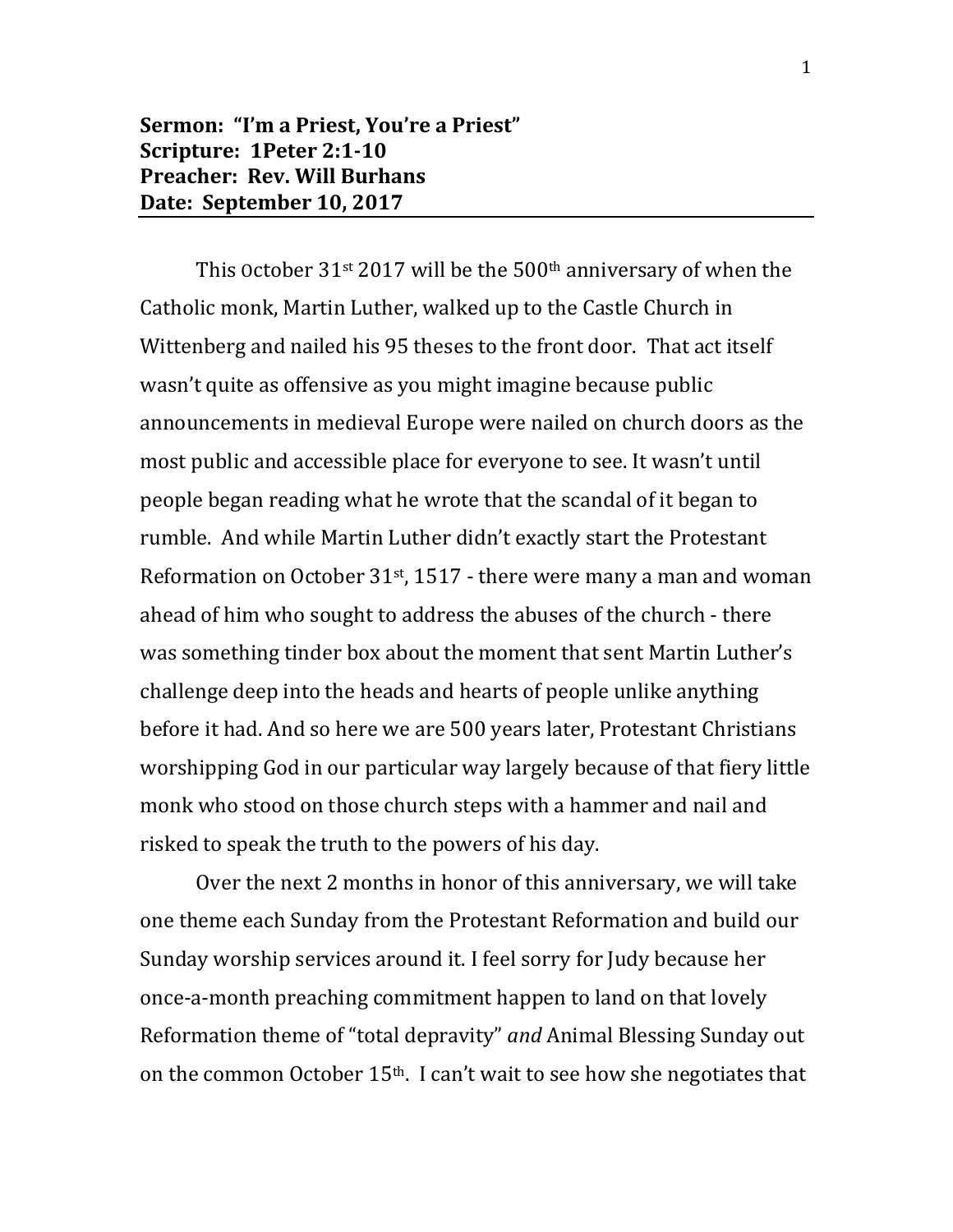one with our nice little service for animals and neighbors out there. But as we all know, if anybody can do it, Judy can!

The Reformation theme that we lift up today, on this the first Sunday of our program year, is an awesome one; so deeply a part of who we are and how we think as Protestant Christians. It's a theme that Martin Luther addressed clearly and often and the other reformers; John Calvin; Ulrich Zwingli, Philip Melanchthon - names you will come to learn over the next two months if you don't already know them –all held as one of the most important ways their reforms of the church was to be lived by the people in the world. That theme is "the priesthood of ALL believers".

But let me just give one important caveat here at the start: we must be careful in our honoring and celebrating of the Reformation not to set up a mostly false dichotomy between ourselves and our Catholic brothers and sisters. For one, just as Jesus was a Jew reforming Judaism, not trying to start a new religion, Martin Luther (and many of the other reformers) was a Catholic reforming the church not necessarily trying to start new churches and denominations and for certain not 24,000 denominations like our Protestant tradition has spawned and splintered over the years. We must remember that The Catholic Church did reform itself as a result of the Reformation but also resisted certain other reforms. It would be un-Christian, unfaithful to Jesus himself, and even our reformation roots to celebrate ourselves as the good guys and Catholics as the bad guys. Speaking of Calvin's doctrine of Total Depravity, one of the central points of the whole reformation project was to understand the extent of our own sinfulness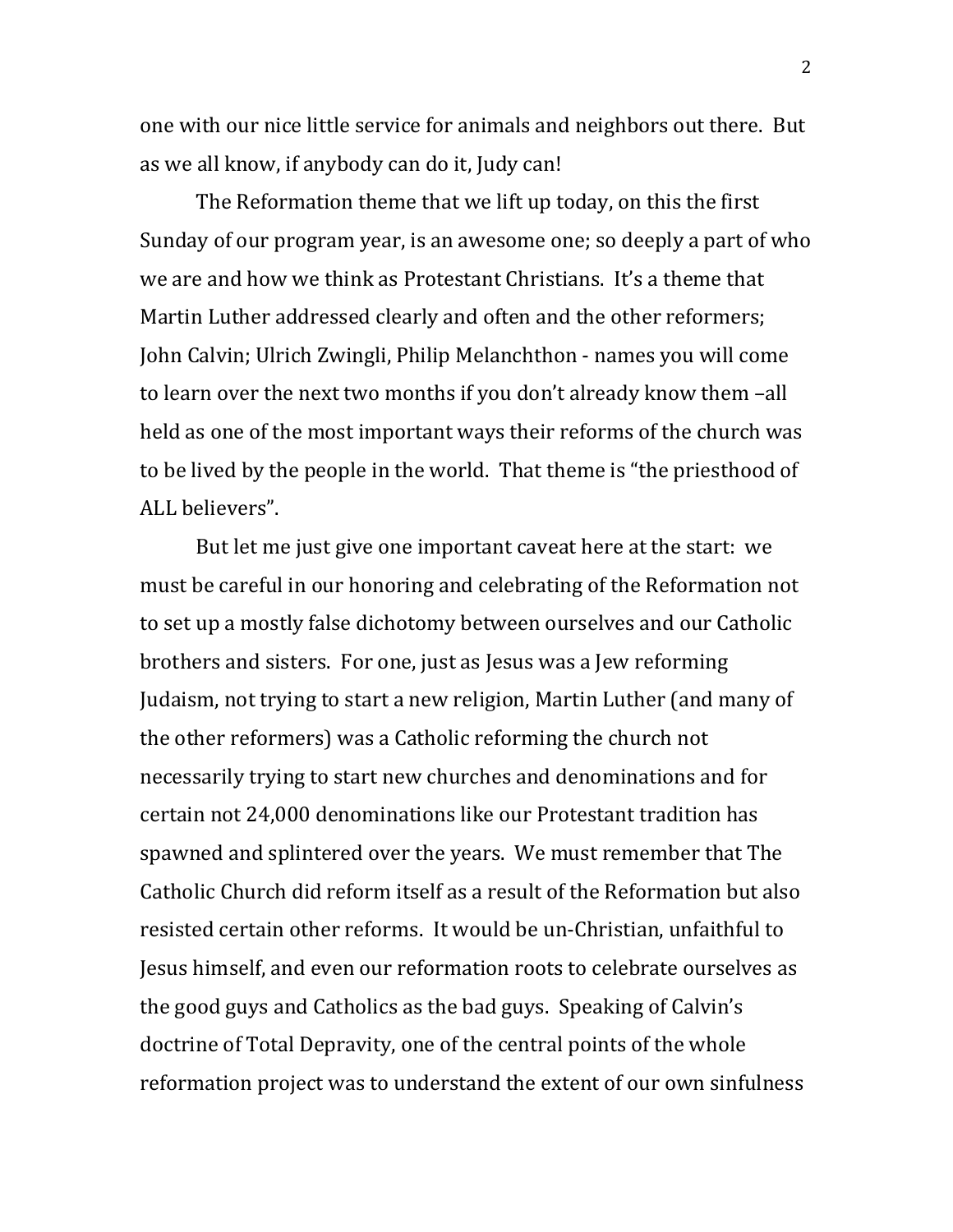and our inability to save ourselves and the trouble caused by our efforts to do so, was at the core. Setting ourselves up as those who got it right and the Catholics as those who got it wrong is to fall into a selfrighteousness that the reformers specifically sought to root out of the church, their society and themselves.

So that caveat understood – let's explore for a moment "the priesthood of all believers". It's a beautiful, powerful, captivating doctrine of the Protestant tradition that I cannot do justice to in the few minutes I have up here, but I will try and offer you something this morning. All of these Reformation themes, remember, above all else, have to arise out of scripture and scripture alone, not out of the ingenuity of the reformers or even the deep traditions of the church but out of scripture. So the passage from 1Peter that you just heard Jenny read is one of the primary scriptural accounts that led the reformers to claim absolutely and completely that there can be no mediator between me and God, between you and God, because Jesus Christ was and is that sole mediator himself, that corner stone to the new temple that forms us into a church and through him and through him alone we all become a royal priesthood. This was a radical if not revolutionary claim given the power that religious authorities had over society at the time.

Hear the words of Martin Luther on this account:

It has been devised, that the Pope, bishops, priests and monks are called the Spiritual Estate; while princes, lords, artificers and peasants, are the Temporal Estate; which is a very fine, hypocritical device. But let no one be made afraid by it; and for this reason: That all Christians are truly of the Spiritual Estate, and there is no difference among them, save of office alone.

And Martin Luther continues…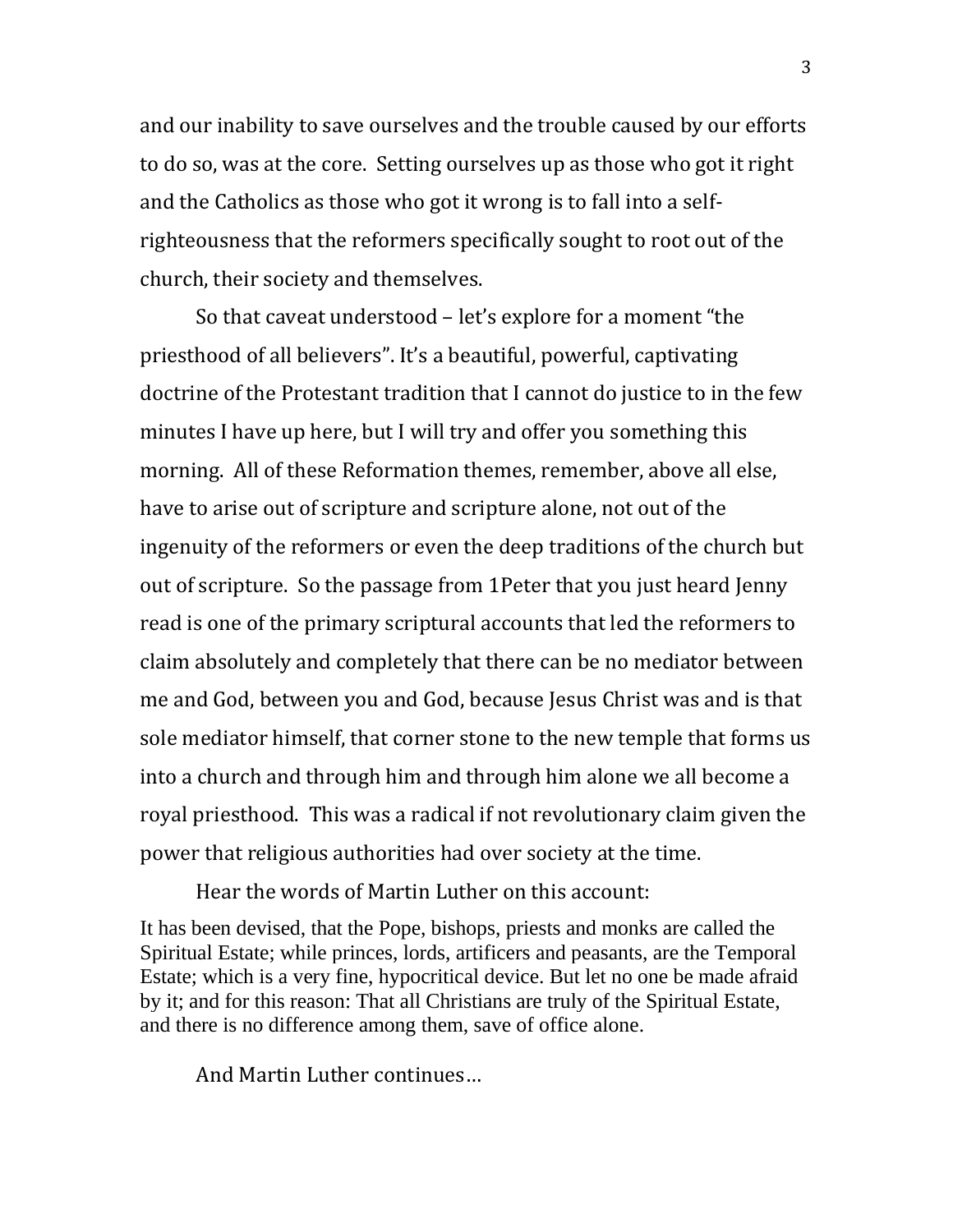As for the unction by a pope or a bishop, tonsure, ordination, consecration, clothes differing from those of laymen -- all this may make a hypocrite or an anointed puppet, but never a Christian or a spiritual man… for we are all consecrated as priests at baptism… in fact whoever issues from baptism may boast that he (and I'd add she) has been consecrated priest, bishop, Pope, although it does not beseem everyone to exercise these offices.

Ouch, huh? You can understand why the religious authorities wanted Luther's head and he had to go into hiding for a while. That notion would have been as incendiary as someone with real power and influence over the masses saying today "the heck with Baker and Walsh and Trump, we are all mayors and governors and presidents!" You can imagine that some would think Luther was proposing out right anarchy. And that's where we were born folks. While currently we White Protestant Americans are, for the most part in our country, the powers that be and defenders of the status quo, our roots are in protest against the status quo and revolution against the powers that be and even an upending of the structure of society because it was not conformed enough to the Word of God.

"You're a priest, I'm a priest", Martin Luther basically said and the foundations of medieval Europe were rocked to the core and the reverberations of that claim had aftershocks across the world and throughout history. So much so that on one rainy afternoon in the 1980's, across the ocean from Europe and in a little camper on the coast of what has come to be known as the state of Maine, something took place to a member of our church, actually, that could not have been imagined before the reformers incited their revolution.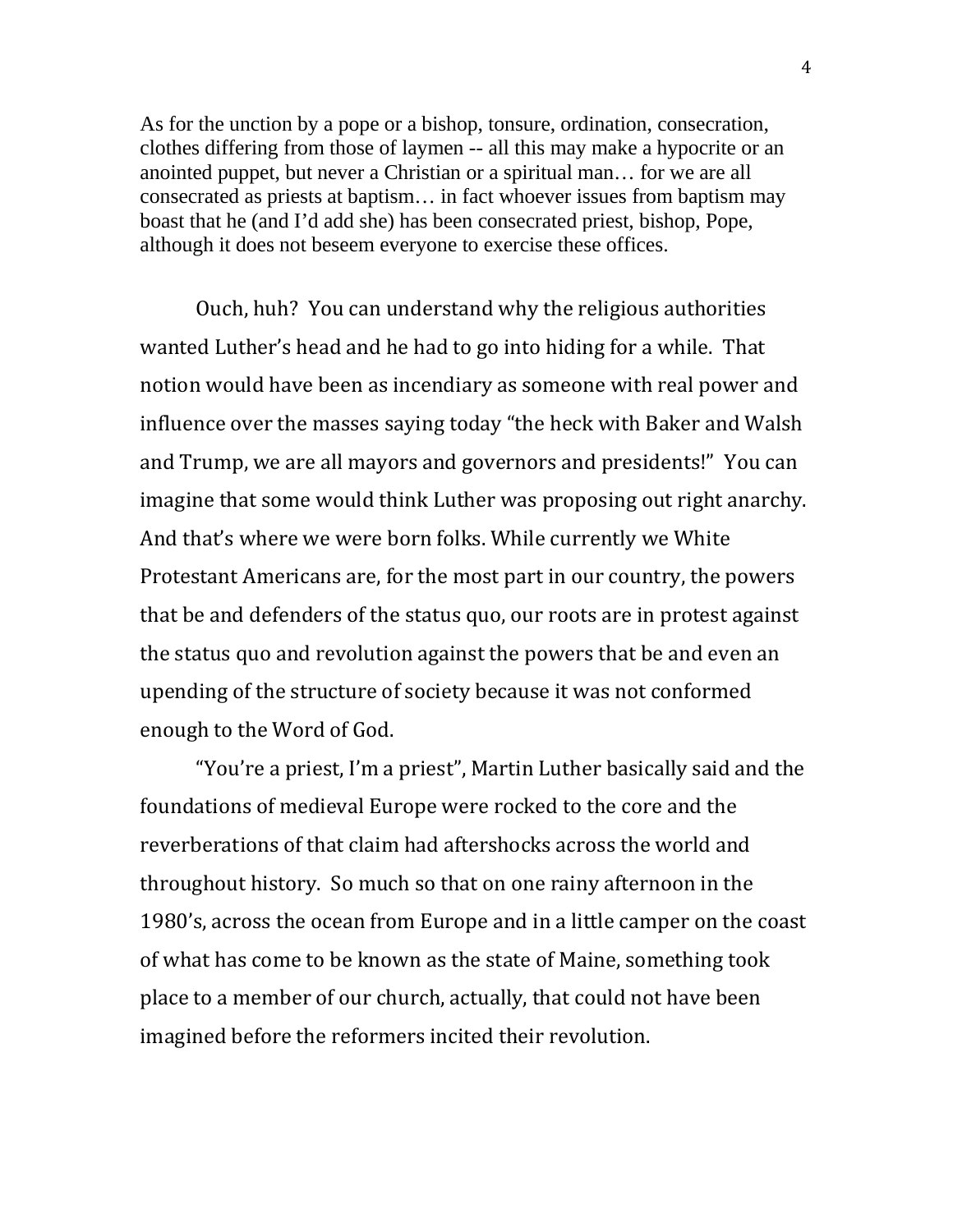At our Deacon Ceremony and Dinner back in the Spring we all gathered up here in the chancel and we invited everyone to share their baptism stories, many of them had to do a quick call to their parents to find out. We went around in the group until we came to Leigh Carlisle, one of our new deacons, (I got permission from her by the way to share this) who sheepishly said "I'm not sure if I'm baptized to tell you the truth. I think I am but I don't know." And she shared that she and her sister would go up to visit her grandmother Nana in her little camper on the Maine coast every summer. Nana was not happy with the fact that her daughter had never gotten her granddaughters baptized. So there was one summer afternoon that was raining and Leigh relates that there wasn't much to do. Here are her own word – "So Nana decided she was going to baptize me and my sister. She told us that anyone who has been baptized can baptize anyone else. So we stood in her kitchen/bedroom/living room of her camper and she ran her hands under the water in the sink and 'baptized' us. Then we just went and played cards." Leigh was not sure it counted.

But you see her Nana was absolutely correct, knew the basics of Protestant Theology 101, and was following the example of her Protestant forebears. She enacted what Martin Luther established 500 years ago when he said that the scriptures were clear and that "we are all consecrated as priests by baptism which is why in cases of necessity, every man/woman, can baptize and absolve." So Leigh is a baptized Christian thanks to Nana and her grasping of her own priesthood or priestesshood.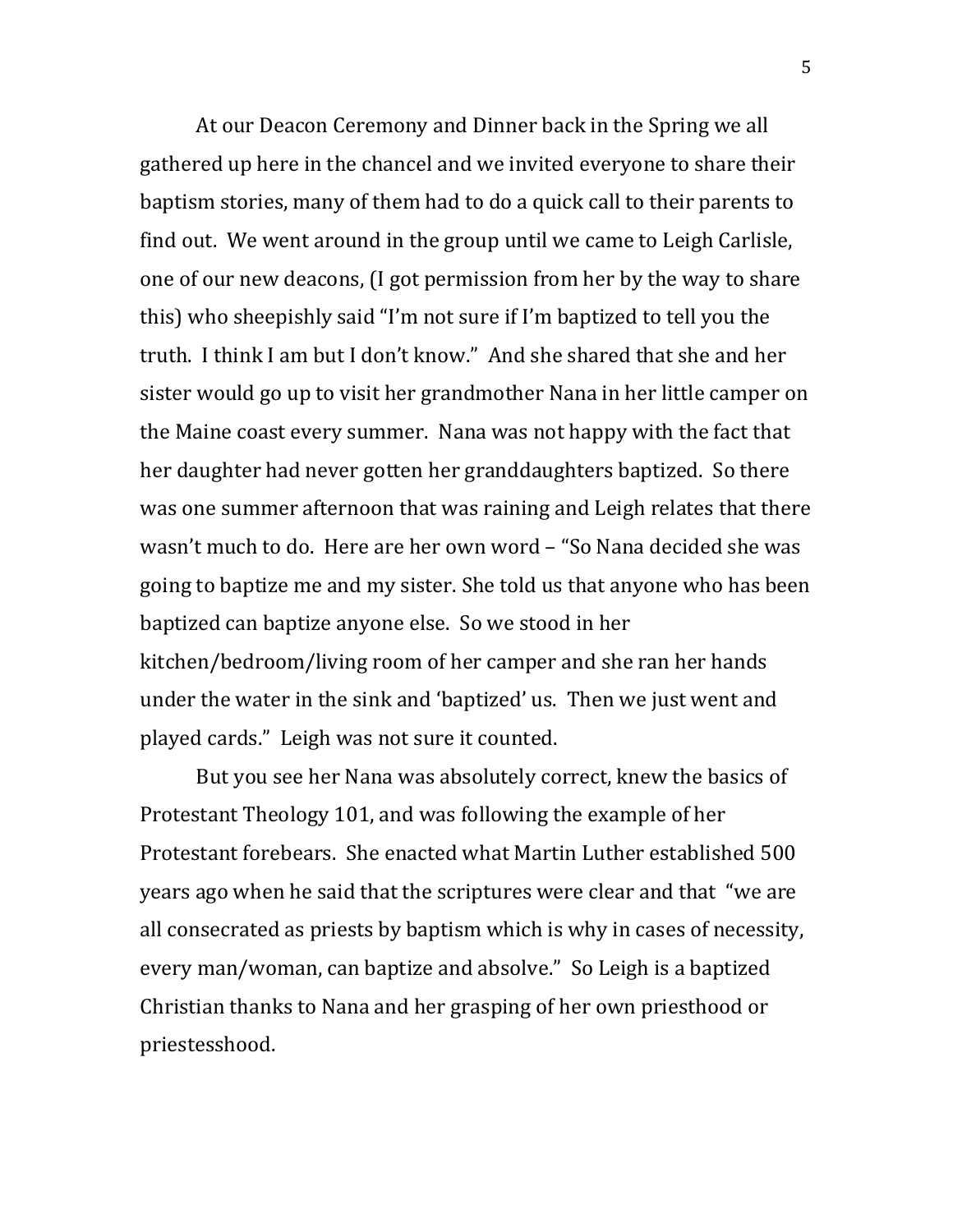"You're a priest, I'm a priest", which means Jesus Christ is the only mediator between you and God and since Jesus Christ is God incarnate we have a direct and immediate connection to God via Jesus Christ, no one can dictate the terms of that relationship, no one can tell us we have to confess or pay indulgences or get special dispensations in order to be right with God. Being right with God is sacred territory that we must traverse ourselves. But that's not all that our priesthood entails, by any means.

Integral to the biblical notion of priesthood is sacrifice. The priest, in the time of Jesus and ancient Judaic history, was the one who would offer blood sacrifice of animals to take away the sins of the people and get them right with God. The priest would go into the temple and into the Holy of Holies and sacrificing a lamb he would sprinkle the lid of the Arc of the Covenant with lambs' blood. This sacred act was commanded by God so that God could forgive his people for their sins and the people would be made righteous again. Not just in Judaism but in a vast majority of ancient religions the sacrificial acts of priests and priestesses were the heart of their practice. But then one cloudy afternoon on Golgotha in ancient Israel, this violent ritual suddenly took on a human historical formulation and the impact upon the world and human consciousness was so immense that it became the fulcrum of human history itself.

Instead of a priest shedding the blood of a lamb for the sake of the people, the great High Priest, Jesus Christ, allowed his own blood to be shed and opened a channel to God that had hitherto been obscured. And everything changed. The whole human sacrificial system was contained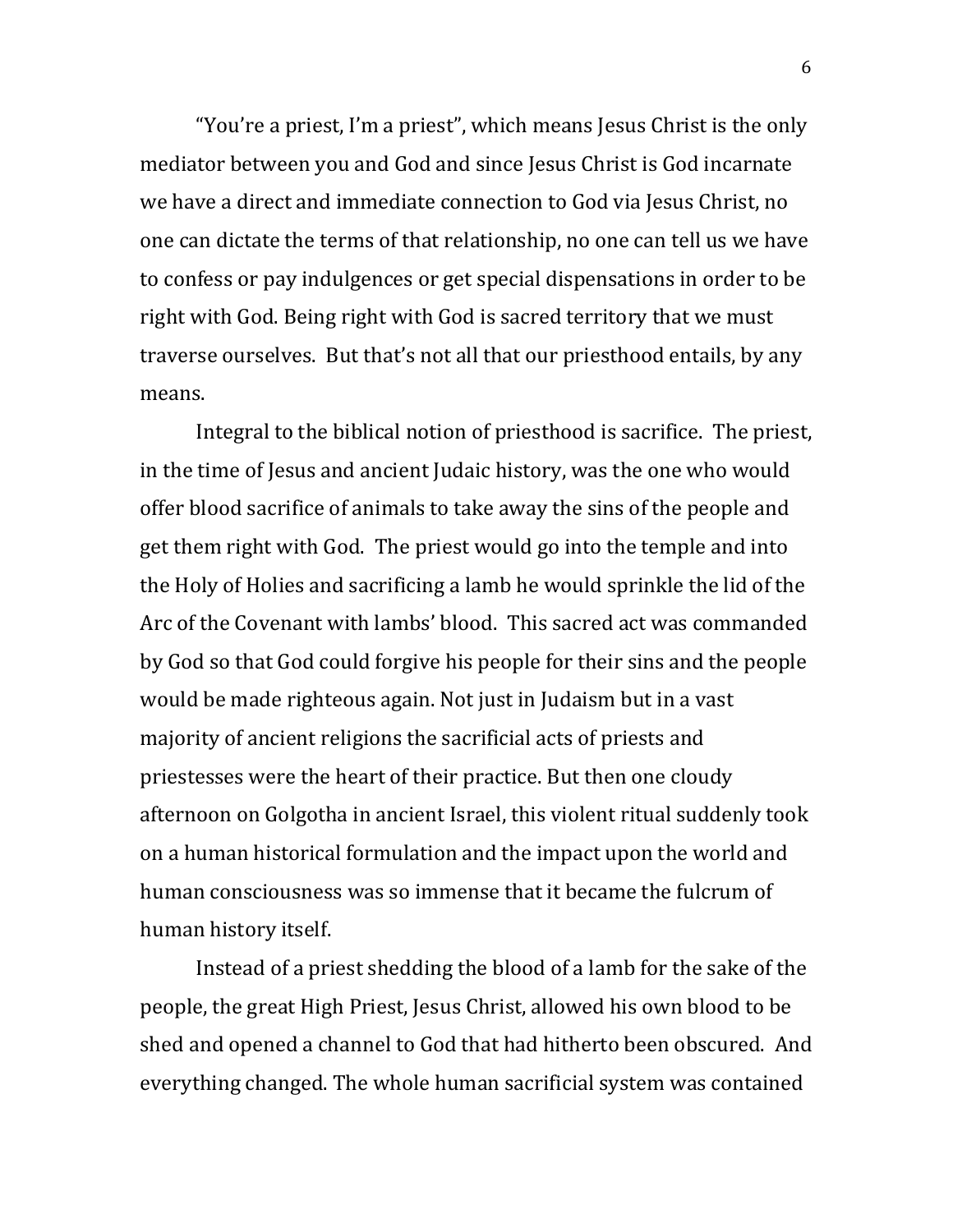within HIM and undone forever more - he was the priest and he was the sacrifice and he was the God to whom the sacrifice was offered, all in one, so that our predilection for sacrificing others was made conscious and rooted out.

So we say all those who profess Jesus Christ as Lord are a royal priesthood themselves, but the temple ceases to be a place in Jerusalem or anywhere else and instead they form the temple themselves with Jesus as the cornerstone, as 1 Peter describes. And they, WE, become priests of that temple who, and this is the key, in imitation of their Lord, offer sacrifice – but of themselves! They become priests of praise and sacrifice for the sake of others for the glory of God.

Again, to Martin Luther's words:

A cobbler, a smith, a peasant, (and I would add: a teacher, a lawyer, an ad man, a stay-at-home mom, a custodian, a doctor,) every man (and woman) has the office and function of his calling (his work), and yet all alike are consecrated priests and bishops, and every man in his office must be useful and beneficial to the rest, that so many kinds of work may all be united into one community: just as the members of the body all serve one another.

SO YOU ARE PREISTS! However God has called you in this life, you are priests of God, offering praise and sacrifice in your little spheres of influence for the sake of God's world and in the spirit of God's love. Do not underestimate the power of your priesthood no matter what you are doing and where you are for "you are a chosen people, a royal priesthood, a holy nation, God's special possession, that you may declare the praises of him who called you out of the darkness and into his wonderful light!" Amen.